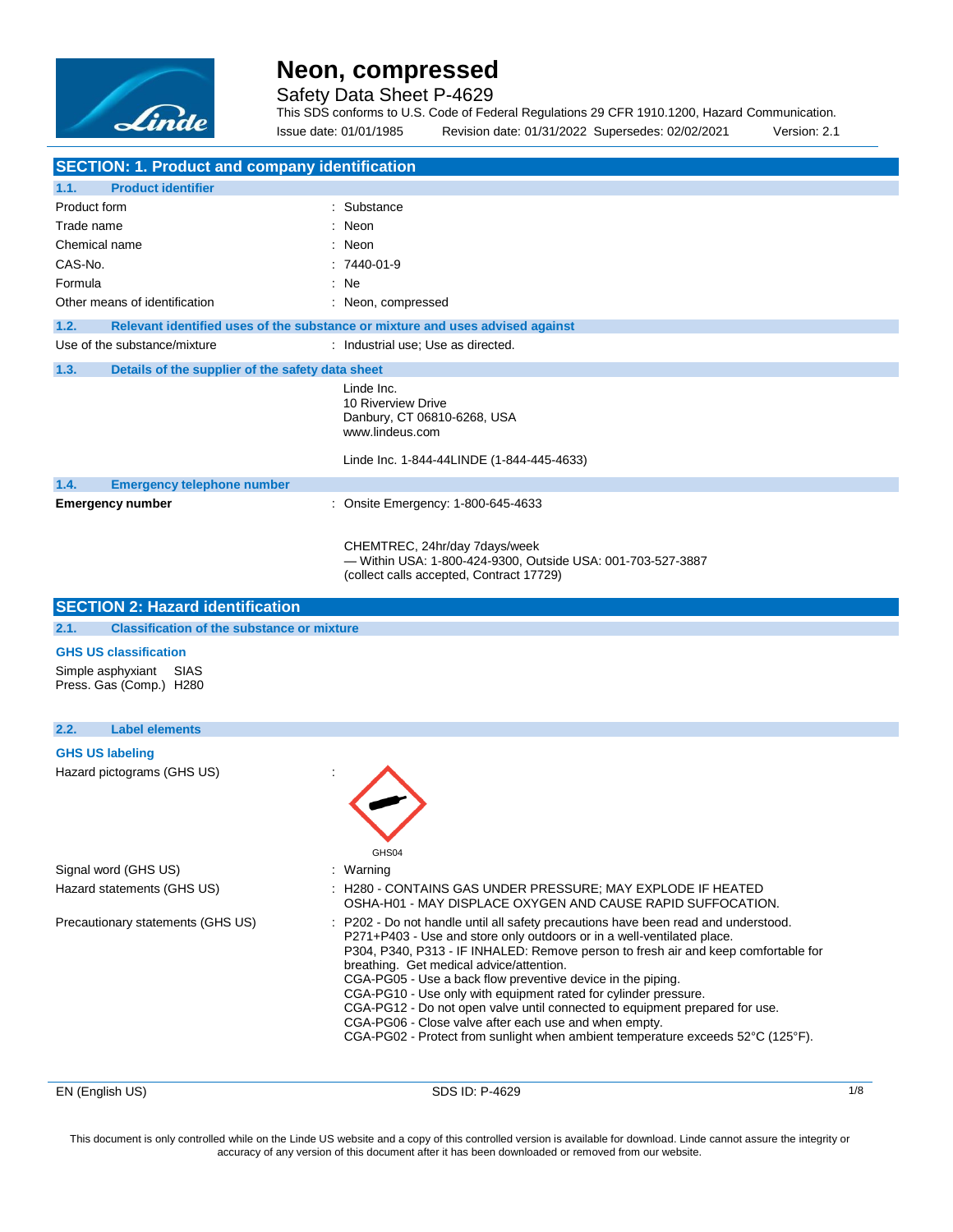

Safety Data Sheet P-4629

This SDS conforms to U.S. Code of Federal Regulations 29 CFR 1910.1200, Hazard Communication.

|                                                                                                                                                                                                                    | Linde                                                                      | Issue date: 01/01/1985    | Revision date: 01/31/2022 Supersedes: 02/02/2021                                                                                                                                                                                                                                                                                                                                                                                                                                      | Version: 2.1 |
|--------------------------------------------------------------------------------------------------------------------------------------------------------------------------------------------------------------------|----------------------------------------------------------------------------|---------------------------|---------------------------------------------------------------------------------------------------------------------------------------------------------------------------------------------------------------------------------------------------------------------------------------------------------------------------------------------------------------------------------------------------------------------------------------------------------------------------------------|--------------|
| 2.3.                                                                                                                                                                                                               | <b>Other hazards</b>                                                       |                           |                                                                                                                                                                                                                                                                                                                                                                                                                                                                                       |              |
| classification                                                                                                                                                                                                     | Other hazards which do not result in                                       |                           | : Asphyxiant in high concentrations.                                                                                                                                                                                                                                                                                                                                                                                                                                                  |              |
| 2.4.                                                                                                                                                                                                               | <b>Unknown acute toxicity (GHS US)</b>                                     |                           |                                                                                                                                                                                                                                                                                                                                                                                                                                                                                       |              |
|                                                                                                                                                                                                                    |                                                                            | No data available         |                                                                                                                                                                                                                                                                                                                                                                                                                                                                                       |              |
|                                                                                                                                                                                                                    | <b>SECTION 3: Composition/Information on ingredients</b>                   |                           |                                                                                                                                                                                                                                                                                                                                                                                                                                                                                       |              |
| 3.1.                                                                                                                                                                                                               | <b>Substances</b>                                                          |                           |                                                                                                                                                                                                                                                                                                                                                                                                                                                                                       |              |
| <b>Name</b>                                                                                                                                                                                                        |                                                                            | <b>Product identifier</b> | $\%$                                                                                                                                                                                                                                                                                                                                                                                                                                                                                  |              |
|                                                                                                                                                                                                                    | Neon, compressed<br>(Main constituent)                                     | (CAS-No.) 7440-01-9       | 100                                                                                                                                                                                                                                                                                                                                                                                                                                                                                   |              |
| 3.2.                                                                                                                                                                                                               | <b>Mixtures</b>                                                            |                           |                                                                                                                                                                                                                                                                                                                                                                                                                                                                                       |              |
| Not applicable                                                                                                                                                                                                     |                                                                            |                           |                                                                                                                                                                                                                                                                                                                                                                                                                                                                                       |              |
|                                                                                                                                                                                                                    | <b>SECTION 4: First aid measures</b>                                       |                           |                                                                                                                                                                                                                                                                                                                                                                                                                                                                                       |              |
| 4.1.                                                                                                                                                                                                               | <b>Description of first aid measures</b>                                   |                           |                                                                                                                                                                                                                                                                                                                                                                                                                                                                                       |              |
|                                                                                                                                                                                                                    | First-aid measures after inhalation                                        |                           | : Remove to fresh air and keep comfortable for breathing. If breathing is difficult, give oxygen. If<br>breathing has stopped, give artificial respiration. Get medical attention immediately.                                                                                                                                                                                                                                                                                        |              |
|                                                                                                                                                                                                                    | First-aid measures after skin contact                                      |                           | : Adverse effects not expected from this product.                                                                                                                                                                                                                                                                                                                                                                                                                                     |              |
| : Adverse effects not expected from this product. In case of eye irritation: Rinse immediately with<br>First-aid measures after eye contact<br>plenty of water, Consult an ophthalmologist if irritation persists. |                                                                            |                           |                                                                                                                                                                                                                                                                                                                                                                                                                                                                                       |              |
|                                                                                                                                                                                                                    | First-aid measures after ingestion                                         |                           | : Ingestion is not considered a potential route of exposure.                                                                                                                                                                                                                                                                                                                                                                                                                          |              |
| 4.2.                                                                                                                                                                                                               | Most important symptoms and effects, both acute and delayed                |                           |                                                                                                                                                                                                                                                                                                                                                                                                                                                                                       |              |
|                                                                                                                                                                                                                    |                                                                            |                           | No additional information available                                                                                                                                                                                                                                                                                                                                                                                                                                                   |              |
| 4.3.                                                                                                                                                                                                               | Indication of any immediate medical attention and special treatment needed |                           |                                                                                                                                                                                                                                                                                                                                                                                                                                                                                       |              |
| None.                                                                                                                                                                                                              |                                                                            |                           |                                                                                                                                                                                                                                                                                                                                                                                                                                                                                       |              |
|                                                                                                                                                                                                                    | <b>SECTION 5: Firefighting measures</b>                                    |                           |                                                                                                                                                                                                                                                                                                                                                                                                                                                                                       |              |
| 5.1.                                                                                                                                                                                                               | <b>Extinguishing media</b>                                                 |                           |                                                                                                                                                                                                                                                                                                                                                                                                                                                                                       |              |
|                                                                                                                                                                                                                    | Suitable extinguishing media                                               |                           | : Use extinguishing media appropriate for surrounding fire.                                                                                                                                                                                                                                                                                                                                                                                                                           |              |
| 5.2.                                                                                                                                                                                                               | Special hazards arising from the substance or mixture                      |                           |                                                                                                                                                                                                                                                                                                                                                                                                                                                                                       |              |
| Reactivity                                                                                                                                                                                                         |                                                                            |                           | : No reactivity hazard other than the effects described in sub-sections below.                                                                                                                                                                                                                                                                                                                                                                                                        |              |
| 5.3.                                                                                                                                                                                                               | <b>Advice for firefighters</b>                                             |                           |                                                                                                                                                                                                                                                                                                                                                                                                                                                                                       |              |
|                                                                                                                                                                                                                    | Firefighting instructions                                                  | L-Fire Protection.        | Evacuate all personnel from the danger area. Use self-contained breathing apparatus (SCBA)<br>and protective clothing. Immediately cool containers with water from maximum distance. Stop<br>flow of gas if safe to do so, while continuing cooling water spray. Remove ignition sources if<br>safe to do so. Remove containers from area of fire if safe to do so. On-site fire brigades must<br>comply with OSHA 29 CFR 1910.156 and applicable standards under 29 CFR 1910 Subpart |              |
|                                                                                                                                                                                                                    | Protection during firefighting                                             |                           | : Compressed gas: asphyxiant. Suffocation hazard by lack of oxygen.                                                                                                                                                                                                                                                                                                                                                                                                                   |              |
|                                                                                                                                                                                                                    | Special protective equipment for fire fighters                             |                           | : Use self-contained breathing apparatus. Standard protective clothing and equipment (Self<br>Contained Breathing Apparatus) for fire fighters.                                                                                                                                                                                                                                                                                                                                       |              |
|                                                                                                                                                                                                                    | Specific methods                                                           | drainage systems.         | : Use fire control measures appropriate for the surrounding fire. Exposure to fire and heat<br>radiation may cause gas containers to rupture. Cool endangered containers with water spray jet<br>from a protected position. Prevent water used in emergency cases from entering sewers and                                                                                                                                                                                            |              |
|                                                                                                                                                                                                                    |                                                                            |                           | Stop flow of product if safe to do so.                                                                                                                                                                                                                                                                                                                                                                                                                                                |              |
|                                                                                                                                                                                                                    |                                                                            |                           | Use water spray or fog to knock down fire fumes if possible.                                                                                                                                                                                                                                                                                                                                                                                                                          |              |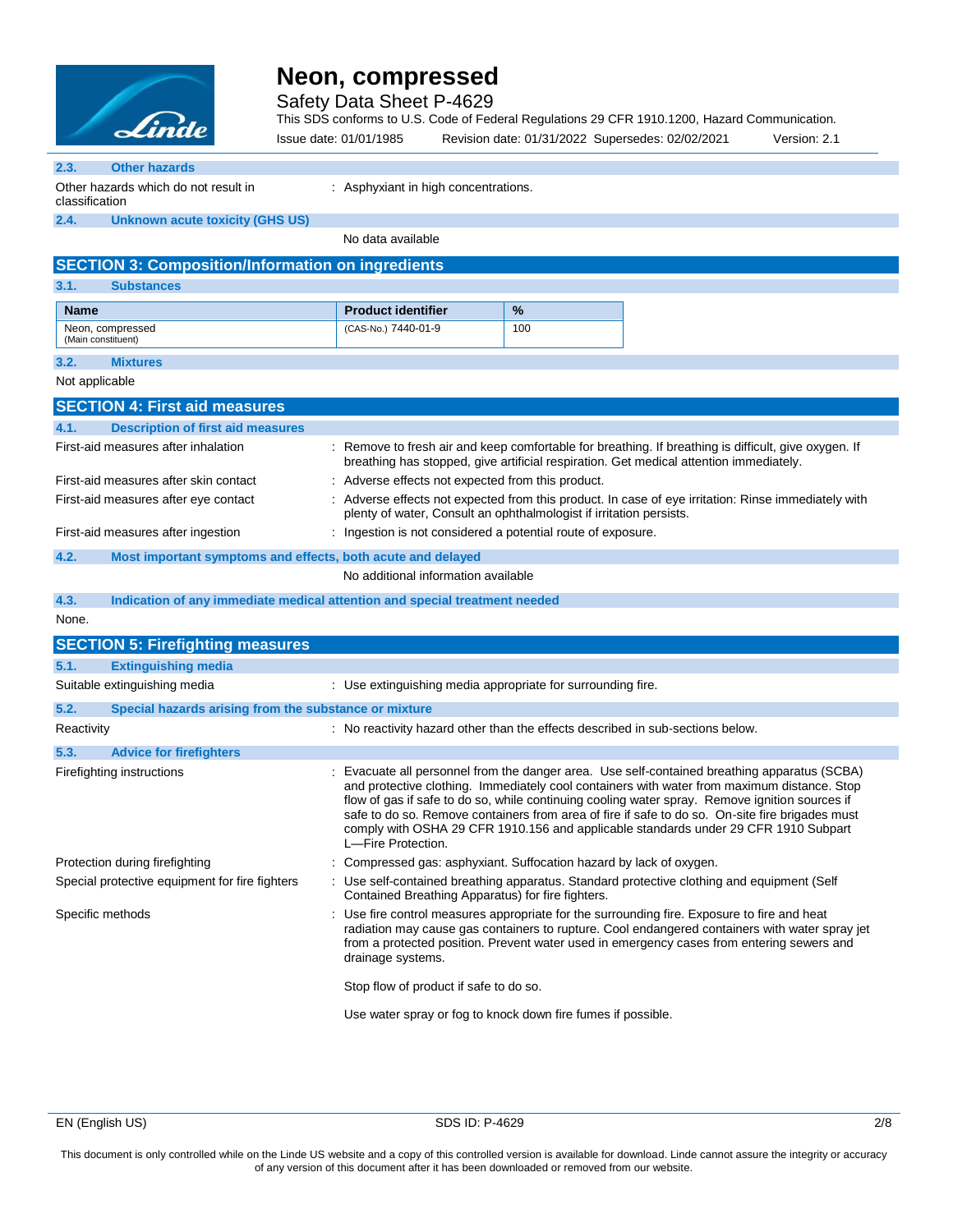

Safety Data Sheet P-4629

This SDS conforms to U.S. Code of Federal Regulations 29 CFR 1910.1200, Hazard Communication. Issue date: 01/01/1985 Revision date: 01/31/2022 Supersedes: 02/02/2021 Version: 2.1

|        | <b>SECTION 6: Accidental release measures</b>                               |                                                                                                                                                                                                                                                                                                                                                                                                                                                                                                                                                                                                                                                                                                                                                                                                                                                                                                                                                                                                                                                                                                                                         |  |  |  |
|--------|-----------------------------------------------------------------------------|-----------------------------------------------------------------------------------------------------------------------------------------------------------------------------------------------------------------------------------------------------------------------------------------------------------------------------------------------------------------------------------------------------------------------------------------------------------------------------------------------------------------------------------------------------------------------------------------------------------------------------------------------------------------------------------------------------------------------------------------------------------------------------------------------------------------------------------------------------------------------------------------------------------------------------------------------------------------------------------------------------------------------------------------------------------------------------------------------------------------------------------------|--|--|--|
|        | 6.1.<br>Personal precautions, protective equipment and emergency procedures |                                                                                                                                                                                                                                                                                                                                                                                                                                                                                                                                                                                                                                                                                                                                                                                                                                                                                                                                                                                                                                                                                                                                         |  |  |  |
|        | General measures                                                            | Try to stop release. Evacuate area. Ensure adequate air ventilation. Wear self-contained<br>breathing apparatus when entering area unless atmosphere is proven to be safe. Stop leak if<br>safe to do so.                                                                                                                                                                                                                                                                                                                                                                                                                                                                                                                                                                                                                                                                                                                                                                                                                                                                                                                               |  |  |  |
| 6.1.1. | For non-emergency personnel                                                 |                                                                                                                                                                                                                                                                                                                                                                                                                                                                                                                                                                                                                                                                                                                                                                                                                                                                                                                                                                                                                                                                                                                                         |  |  |  |
|        |                                                                             | No additional information available                                                                                                                                                                                                                                                                                                                                                                                                                                                                                                                                                                                                                                                                                                                                                                                                                                                                                                                                                                                                                                                                                                     |  |  |  |
| 6.1.2. | For emergency responders                                                    |                                                                                                                                                                                                                                                                                                                                                                                                                                                                                                                                                                                                                                                                                                                                                                                                                                                                                                                                                                                                                                                                                                                                         |  |  |  |
|        |                                                                             | No additional information available                                                                                                                                                                                                                                                                                                                                                                                                                                                                                                                                                                                                                                                                                                                                                                                                                                                                                                                                                                                                                                                                                                     |  |  |  |
| 6.2.   | <b>Environmental precautions</b>                                            |                                                                                                                                                                                                                                                                                                                                                                                                                                                                                                                                                                                                                                                                                                                                                                                                                                                                                                                                                                                                                                                                                                                                         |  |  |  |
|        |                                                                             | Try to stop release.                                                                                                                                                                                                                                                                                                                                                                                                                                                                                                                                                                                                                                                                                                                                                                                                                                                                                                                                                                                                                                                                                                                    |  |  |  |
| 6.3.   | Methods and material for containment and cleaning up                        |                                                                                                                                                                                                                                                                                                                                                                                                                                                                                                                                                                                                                                                                                                                                                                                                                                                                                                                                                                                                                                                                                                                                         |  |  |  |
|        |                                                                             | No additional information available                                                                                                                                                                                                                                                                                                                                                                                                                                                                                                                                                                                                                                                                                                                                                                                                                                                                                                                                                                                                                                                                                                     |  |  |  |
| 6.4.   | <b>Reference to other sections</b>                                          |                                                                                                                                                                                                                                                                                                                                                                                                                                                                                                                                                                                                                                                                                                                                                                                                                                                                                                                                                                                                                                                                                                                                         |  |  |  |
|        |                                                                             | See also sections 8 and 13.                                                                                                                                                                                                                                                                                                                                                                                                                                                                                                                                                                                                                                                                                                                                                                                                                                                                                                                                                                                                                                                                                                             |  |  |  |
|        | <b>SECTION 7: Handling and storage</b>                                      |                                                                                                                                                                                                                                                                                                                                                                                                                                                                                                                                                                                                                                                                                                                                                                                                                                                                                                                                                                                                                                                                                                                                         |  |  |  |
| 7.1.   | <b>Precautions for safe handling</b>                                        |                                                                                                                                                                                                                                                                                                                                                                                                                                                                                                                                                                                                                                                                                                                                                                                                                                                                                                                                                                                                                                                                                                                                         |  |  |  |
|        | Precautions for safe handling                                               | : Wear leather safety gloves and safety shoes when handling cylinders. Protect cylinders from<br>physical damage; do not drag, roll, slide or drop. While moving cylinder, always keep in place<br>removable valve cover. Never attempt to lift a cylinder by its cap; the cap is intended solely to<br>protect the valve. When moving cylinders, even for short distances, use a cart (trolley, hand<br>truck, etc.) designed to transport cylinders. Never insert an object (e.g, wrench, screwdriver,<br>pry bar) into cap openings; doing so may damage the valve and cause a leak. Use an<br>adjustable strap wrench to remove over-tight or rusted caps. Slowly open the valve. If the<br>valve is hard to open, discontinue use and contact your supplier. Close the container valve<br>after each use; keep closed even when empty. Never apply flame or localized heat directly to<br>any part of the container. High temperatures may damage the container and could cause the<br>pressure relief device to fail prematurely, venting the container contents. For other precautions<br>in using this product, see section 16. |  |  |  |
| 7.2.   | Conditions for safe storage, including any incompatibilities                |                                                                                                                                                                                                                                                                                                                                                                                                                                                                                                                                                                                                                                                                                                                                                                                                                                                                                                                                                                                                                                                                                                                                         |  |  |  |
|        | Storage conditions                                                          | : Store in a cool, well-ventilated place. Store and use with adequate ventilation. Store only where<br>temperature will not exceed 125°F (52°C). Firmly secure containers upright to keep them from<br>falling or being knocked over. Install valve protection cap firmly in place by hand. Store full and<br>empty containers separately. Use a first-in, first-out inventory system to prevent storing full<br>containers for long periods.                                                                                                                                                                                                                                                                                                                                                                                                                                                                                                                                                                                                                                                                                           |  |  |  |
|        |                                                                             | <b>OTHER PRECAUTIONS FOR HANDLING, STORAGE, AND USE:</b> When handling product<br>under pressure, use piping and equipment adequately designed to withstand the pressures to<br>be encountered. Never work on a pressurized system. Use a back flow preventive device in the<br>piping. Gases can cause rapid suffocation because of oxygen deficiency; store and use with<br>adequate ventilation. If a leak occurs, close the container valve and blow down the system in a<br>safe and environmentally correct manner in compliance with all international, federal/national,<br>state/provincial, and local laws; then repair the leak. Never place a container where it may<br>become part of an electrical circuit.                                                                                                                                                                                                                                                                                                                                                                                                               |  |  |  |
| 7.3.   | <b>Specific end use(s)</b>                                                  |                                                                                                                                                                                                                                                                                                                                                                                                                                                                                                                                                                                                                                                                                                                                                                                                                                                                                                                                                                                                                                                                                                                                         |  |  |  |
|        |                                                                             | None.                                                                                                                                                                                                                                                                                                                                                                                                                                                                                                                                                                                                                                                                                                                                                                                                                                                                                                                                                                                                                                                                                                                                   |  |  |  |
|        | <b>SECTION 8: Exposure controls/personal protection</b>                     |                                                                                                                                                                                                                                                                                                                                                                                                                                                                                                                                                                                                                                                                                                                                                                                                                                                                                                                                                                                                                                                                                                                                         |  |  |  |

| 8.1.         | <b>Control parameters</b>    |                 |
|--------------|------------------------------|-----------------|
|              | Neon, compressed (7440-01-9) |                 |
| <b>ACGIH</b> |                              | Not established |
| USA OSHA     |                              | Not established |

EN (English US) 3/8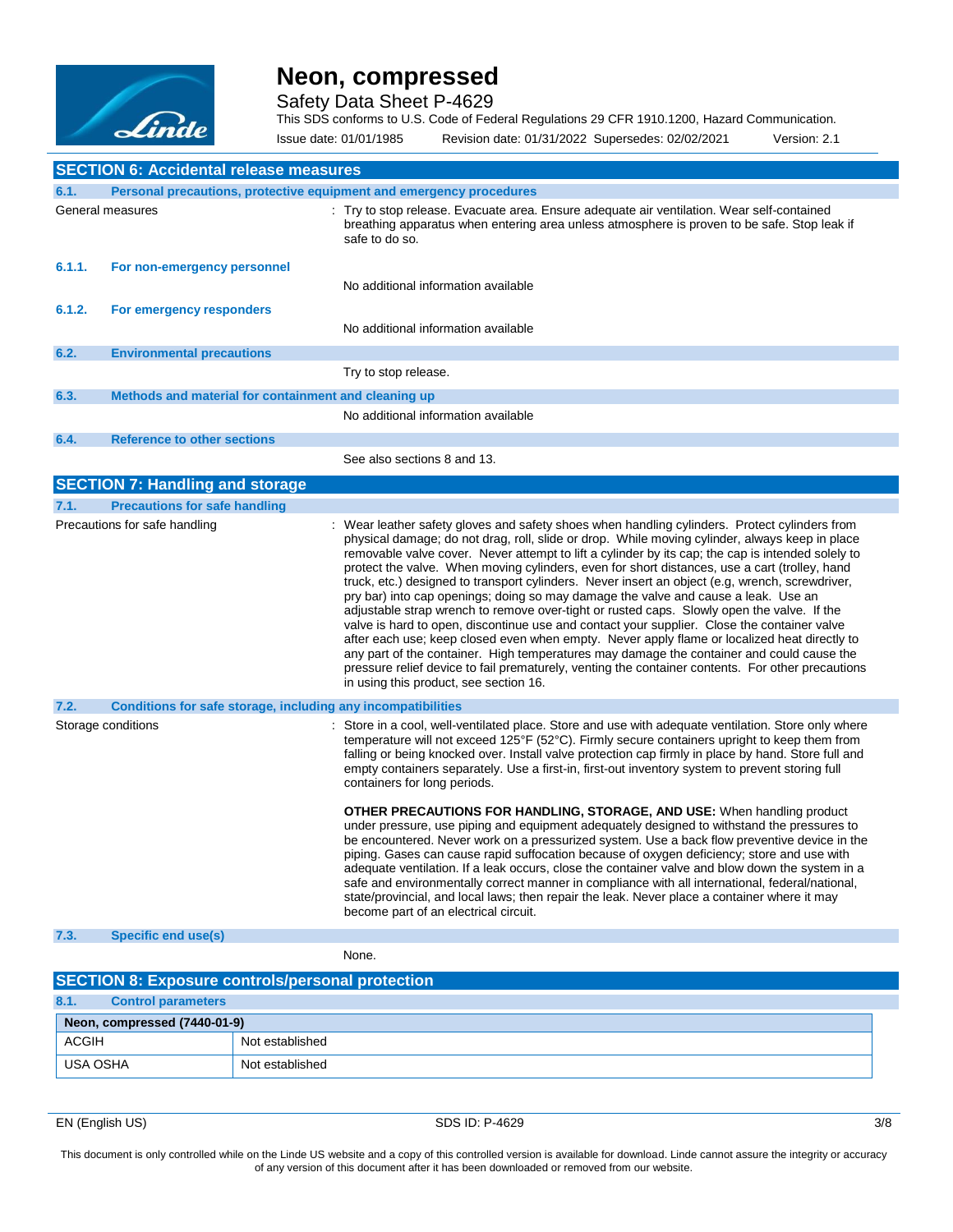

Safety Data Sheet P-4629

This SDS conforms to U.S. Code of Federal Regulations 29 CFR 1910.1200, Hazard Communication. Issue date: 01/01/1985 Revision date: 01/31/2022 Supersedes: 02/02/2021 Version: 2.1

| 8.2.<br><b>Exposure controls</b> |                                                                                                                                                                                                                                                                        |
|----------------------------------|------------------------------------------------------------------------------------------------------------------------------------------------------------------------------------------------------------------------------------------------------------------------|
| Appropriate engineering controls | : Oxygen detectors should be used when asphyxiating gases may be released. Systems under<br>pressure should be regularly checked for leakages. Provide adequate general and local<br>exhaust ventilation. Consider work permit system e.g. for maintenance activities. |
| Hand protection                  | : Wear working gloves when handling gas containers.                                                                                                                                                                                                                    |
| Eye protection                   | : Wear safety glasses with side shields.                                                                                                                                                                                                                               |
| Respiratory protection           | : Self contained breathing apparatus (SCBA) or positive pressure airline with mask are to be<br>used in oxygen-deficient atmospheres.                                                                                                                                  |
| Thermal hazard protection        | None necessary.                                                                                                                                                                                                                                                        |
| Environmental exposure controls  | None necessary.                                                                                                                                                                                                                                                        |
| Other information                | Wear safety shoes while handling containers.                                                                                                                                                                                                                           |

### **SECTION 9: Physical and chemical properties**

| 9.1.<br>Information on basic physical and chemical properties |                                                                                                                  |  |
|---------------------------------------------------------------|------------------------------------------------------------------------------------------------------------------|--|
| Physical state                                                | : Gas                                                                                                            |  |
| Appearance                                                    | Colorless gas.                                                                                                   |  |
| Molecular mass                                                | 20 g/mol                                                                                                         |  |
| Color                                                         | Colorless.                                                                                                       |  |
| Odor                                                          | No odor warning properties.                                                                                      |  |
| Odor threshold                                                | Odor threshold is subjective and inadequate to warn for overexposure.                                            |  |
| рH                                                            | Not applicable.                                                                                                  |  |
| Relative evaporation rate (butyl acetate=1)                   | : No data available                                                                                              |  |
| Relative evaporation rate (ether=1)                           | : Not applicable.                                                                                                |  |
| Melting point                                                 | : 249 °C                                                                                                         |  |
| Freezing point                                                | . 248.66 °C                                                                                                      |  |
| Boiling point                                                 | -246.1 °C                                                                                                        |  |
| Flash point                                                   | Not applicable.                                                                                                  |  |
| Critical temperature                                          | -228.7 °C                                                                                                        |  |
| Auto-ignition temperature                                     | Not applicable.                                                                                                  |  |
| Decomposition temperature                                     | No data available                                                                                                |  |
| Flammability (solid, gas)                                     | : No data available                                                                                              |  |
| Vapor pressure                                                | : Not applicable.                                                                                                |  |
| Critical pressure                                             | : 2760 kPa                                                                                                       |  |
| Relative vapor density at 20 °C                               | : No data available                                                                                              |  |
| Relative density                                              | $: 1.204$ at boiling point (water = 1)                                                                           |  |
| Density                                                       | 1.086 g/cm <sup>3</sup> liquid density at -400°F (-240°C); vapor density is 0.836 kg/cu meter @ 21.1°C, 1<br>atm |  |
| Relative gas density                                          | : 0.7                                                                                                            |  |
| Solubility                                                    | Water: $8.9 \text{ mg/l}$                                                                                        |  |
| Partition coefficient n-octanol/water (Log Pow)               | : Not applicable.                                                                                                |  |
| Partition coefficient n-octanol/water (Log Kow)               | : Not applicable.                                                                                                |  |
| Viscosity, kinematic                                          | Not applicable.                                                                                                  |  |
| Viscosity, dynamic                                            | : Not applicable.                                                                                                |  |
| <b>Explosive properties</b>                                   | : Not applicable.                                                                                                |  |
| Oxidizing properties                                          | None.                                                                                                            |  |
| <b>Explosion limits</b>                                       | : Non flammable.                                                                                                 |  |
| <b>Other information</b><br>9.2.                              |                                                                                                                  |  |
| Gas group                                                     | Compressed gas                                                                                                   |  |
| Additional information                                        | : None.                                                                                                          |  |

EN (English US) SDS ID: P-4629 4/8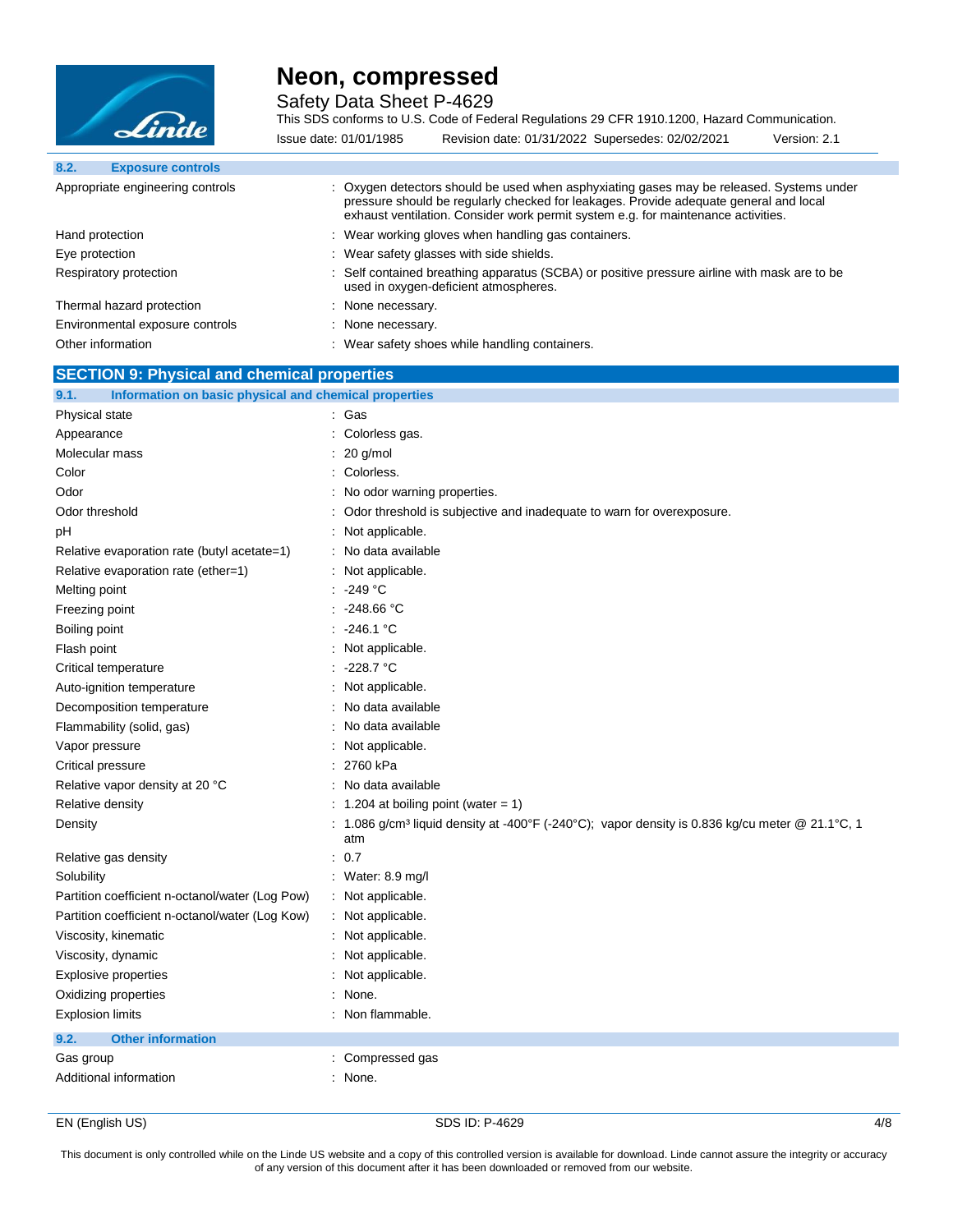

Safety Data Sheet P-4629

This SDS conforms to U.S. Code of Federal Regulations 29 CFR 1910.1200, Hazard Communication.

|                 | Linde                                           | Issue date: 01/01/1985 | Revision date: 01/31/2022 Supersedes: 02/02/2021                             | Version: 2.1 |
|-----------------|-------------------------------------------------|------------------------|------------------------------------------------------------------------------|--------------|
|                 | <b>SECTION 10: Stability and reactivity</b>     |                        |                                                                              |              |
| 10.1.           | <b>Reactivity</b>                               |                        |                                                                              |              |
|                 |                                                 |                        | No reactivity hazard other than the effects described in sub-sections below. |              |
| 10.2.           | <b>Chemical stability</b>                       |                        |                                                                              |              |
|                 |                                                 |                        | Stable under normal conditions.                                              |              |
| 10.3.           | <b>Possibility of hazardous reactions</b>       |                        |                                                                              |              |
|                 |                                                 | None.                  |                                                                              |              |
| 10.4.           | <b>Conditions to avoid</b>                      |                        |                                                                              |              |
|                 |                                                 |                        | None under recommended storage and handling conditions (see section 7).      |              |
|                 |                                                 |                        |                                                                              |              |
| 10.5.           | <b>Incompatible materials</b>                   |                        |                                                                              |              |
|                 |                                                 | None.                  |                                                                              |              |
| 10.6.           | <b>Hazardous decomposition products</b>         |                        |                                                                              |              |
|                 |                                                 | None.                  |                                                                              |              |
|                 | <b>SECTION 11: Toxicological information</b>    |                        |                                                                              |              |
| 11.1.           | <b>Information on toxicological effects</b>     |                        |                                                                              |              |
|                 |                                                 |                        |                                                                              |              |
| Acute toxicity  |                                                 | : Not classified       |                                                                              |              |
|                 |                                                 |                        |                                                                              |              |
|                 | Skin corrosion/irritation                       | Not classified         |                                                                              |              |
|                 |                                                 | pH: Not applicable.    |                                                                              |              |
|                 | Serious eye damage/irritation                   | Not classified         |                                                                              |              |
|                 |                                                 | pH: Not applicable.    |                                                                              |              |
|                 | Respiratory or skin sensitization               | Not classified         |                                                                              |              |
|                 | Germ cell mutagenicity                          | Not classified         |                                                                              |              |
| Carcinogenicity |                                                 | Not classified         |                                                                              |              |
|                 |                                                 |                        |                                                                              |              |
|                 | Reproductive toxicity                           | : Not classified       |                                                                              |              |
|                 | STOT-single exposure                            | : Not classified       |                                                                              |              |
|                 | STOT-repeated exposure                          | : Not classified       |                                                                              |              |
|                 | Aspiration hazard                               | : Not classified       |                                                                              |              |
|                 | <b>SECTION 12: Ecological information</b>       |                        |                                                                              |              |
| 12.1.           | <b>Toxicity</b>                                 |                        |                                                                              |              |
|                 | Ecology - general                               |                        | : No ecological damage caused by this product.                               |              |
|                 |                                                 |                        |                                                                              |              |
| 12.2.           | <b>Persistence and degradability</b>            |                        |                                                                              |              |
|                 | Neon, compressed (7440-01-9)                    |                        |                                                                              |              |
|                 | Persistence and degradability                   |                        | No ecological damage caused by this product.                                 |              |
| 12.3.           | <b>Bioaccumulative potential</b>                |                        |                                                                              |              |
|                 | Neon, compressed (7440-01-9)                    |                        |                                                                              |              |
|                 | Partition coefficient n-octanol/water (Log Pow) | Not applicable.        |                                                                              |              |
|                 | Partition coefficient n-octanol/water (Log Kow) | Not applicable.        |                                                                              |              |
|                 | Bioaccumulative potential                       |                        | No ecological damage caused by this product.                                 |              |
| 12.4.           | <b>Mobility in soil</b>                         |                        |                                                                              |              |
|                 | Neon, compressed (7440-01-9)                    |                        |                                                                              |              |
|                 | Mobility in soil                                | No data available.     |                                                                              |              |
| Ecology - soil  |                                                 |                        | No ecological damage caused by this product.                                 |              |
|                 |                                                 |                        |                                                                              |              |

EN (English US) 5/8 SDS ID: P-4629 5/8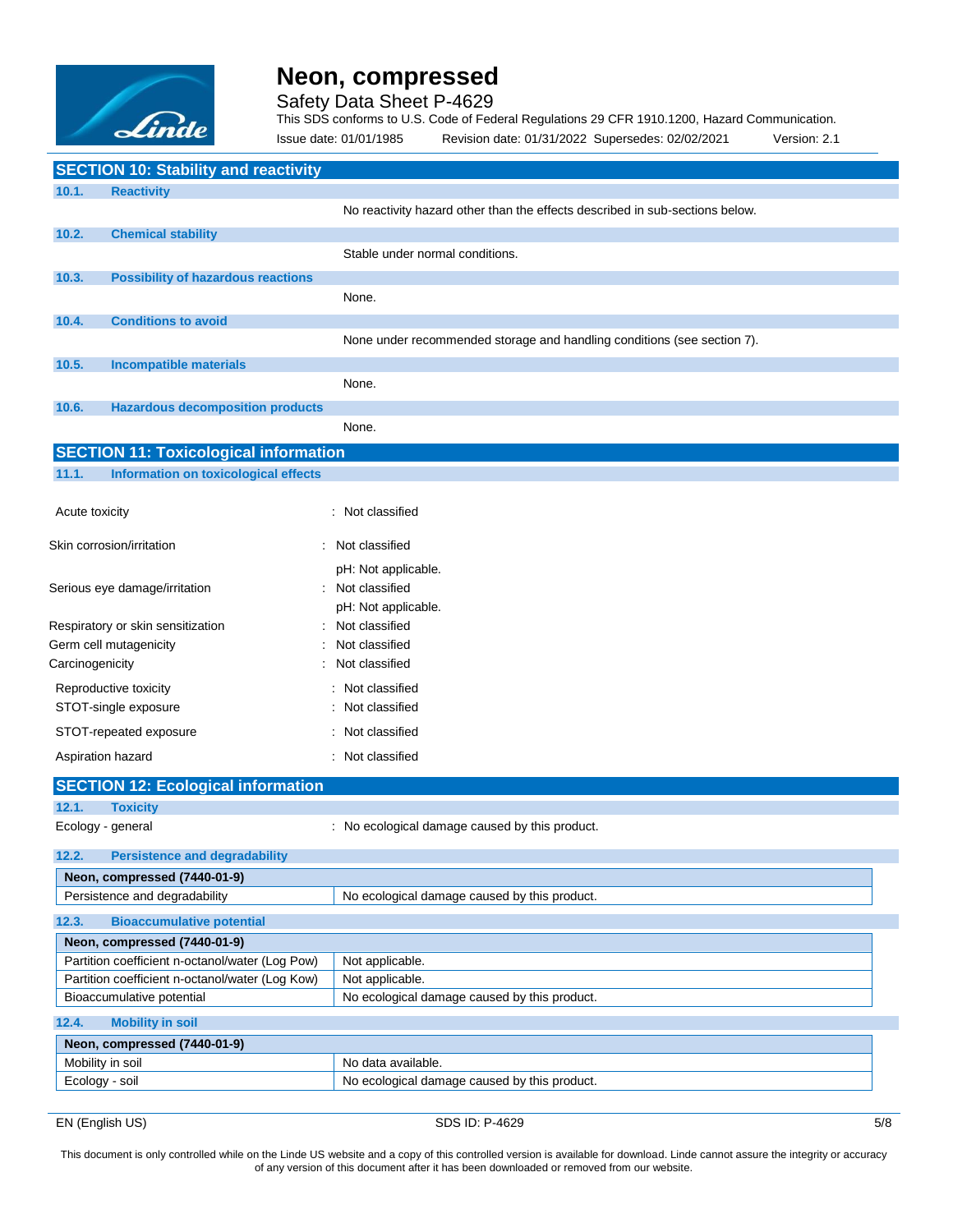

Safety Data Sheet P-4629

This SDS conforms to U.S. Code of Federal Regulations 29 CFR 1910.1200, Hazard Communication. Issue date: 01/01/1985 Revision date: 01/31/2022 Supersedes: 02/02/2021 Version: 2.1

| 12.5.<br><b>Other adverse effects</b>                                                                                   |                                                                                                                                                                                                                                                                                                                                                                                                                                                                                                                                                                                            |  |  |
|-------------------------------------------------------------------------------------------------------------------------|--------------------------------------------------------------------------------------------------------------------------------------------------------------------------------------------------------------------------------------------------------------------------------------------------------------------------------------------------------------------------------------------------------------------------------------------------------------------------------------------------------------------------------------------------------------------------------------------|--|--|
| Effect on ozone layer                                                                                                   | : None.                                                                                                                                                                                                                                                                                                                                                                                                                                                                                                                                                                                    |  |  |
| Effect on the global warming                                                                                            | : None.                                                                                                                                                                                                                                                                                                                                                                                                                                                                                                                                                                                    |  |  |
|                                                                                                                         |                                                                                                                                                                                                                                                                                                                                                                                                                                                                                                                                                                                            |  |  |
| <b>SECTION 13: Disposal considerations</b>                                                                              |                                                                                                                                                                                                                                                                                                                                                                                                                                                                                                                                                                                            |  |  |
| 13.1.<br><b>Waste treatment methods</b>                                                                                 |                                                                                                                                                                                                                                                                                                                                                                                                                                                                                                                                                                                            |  |  |
| Waste treatment methods                                                                                                 | : May be vented to atmosphere in a well ventilated place. Consult supplier for specific<br>recommendations. Do not discharge into any place where its accumulation could be<br>dangerous. Contact supplier if guidance is required.                                                                                                                                                                                                                                                                                                                                                        |  |  |
| Product/Packaging disposal recommendations                                                                              | Dispose of contents/container in accordance with local/regional/national/international<br>regulations. Contact supplier for any special requirements.                                                                                                                                                                                                                                                                                                                                                                                                                                      |  |  |
| <b>SECTION 14: Transport information</b>                                                                                |                                                                                                                                                                                                                                                                                                                                                                                                                                                                                                                                                                                            |  |  |
| In accordance with DOT                                                                                                  |                                                                                                                                                                                                                                                                                                                                                                                                                                                                                                                                                                                            |  |  |
| Transport document description (DOT)<br>UN-No.(DOT)<br>Proper Shipping Name (DOT)<br>Class (DOT)<br>Hazard labels (DOT) | : UN1065 Neon, compressed, 2.2<br>: UN1065<br>: Neon, compressed<br>: 2.2 - Class 2.2 - Non-flammable compressed gas 49 CFR 173.115<br>: 2.2 - Non-flammable gas                                                                                                                                                                                                                                                                                                                                                                                                                           |  |  |
| <b>Additional information</b>                                                                                           |                                                                                                                                                                                                                                                                                                                                                                                                                                                                                                                                                                                            |  |  |
| Emergency Response Guide (ERG) Number                                                                                   | $: 120 \, (UN1913); 121 \, (UN1065)$                                                                                                                                                                                                                                                                                                                                                                                                                                                                                                                                                       |  |  |
|                                                                                                                         |                                                                                                                                                                                                                                                                                                                                                                                                                                                                                                                                                                                            |  |  |
| Other information                                                                                                       | : No supplementary information available.                                                                                                                                                                                                                                                                                                                                                                                                                                                                                                                                                  |  |  |
| Special transport precautions                                                                                           | : Avoid transport on vehicles where the load space is not separated from the driver's<br>compartment. Ensure vehicle driver is aware of the potential hazards of the load and knows<br>what to do in the event of an accident or an emergency. Before transporting product containers:<br>- Ensure there is adequate ventilation. - Ensure that containers are firmly secured. - Ensure<br>cylinder valve is closed and not leaking. - Ensure valve outlet cap nut or plug (where provided)<br>is correctly fitted. - Ensure valve protection device (where provided) is correctly fitted. |  |  |
| <b>Transport by sea</b>                                                                                                 |                                                                                                                                                                                                                                                                                                                                                                                                                                                                                                                                                                                            |  |  |
| UN-No. (IMDG)                                                                                                           | : 1065                                                                                                                                                                                                                                                                                                                                                                                                                                                                                                                                                                                     |  |  |
| Proper Shipping Name (IMDG)                                                                                             | : NEON, COMPRESSED                                                                                                                                                                                                                                                                                                                                                                                                                                                                                                                                                                         |  |  |
| Class (IMDG)                                                                                                            | : 2 - Gases                                                                                                                                                                                                                                                                                                                                                                                                                                                                                                                                                                                |  |  |
| Division (IMDG)                                                                                                         | 2.2 - Non-flammable, non-toxic gases                                                                                                                                                                                                                                                                                                                                                                                                                                                                                                                                                       |  |  |
| MFAG-No                                                                                                                 | : 121                                                                                                                                                                                                                                                                                                                                                                                                                                                                                                                                                                                      |  |  |
| Air transport                                                                                                           |                                                                                                                                                                                                                                                                                                                                                                                                                                                                                                                                                                                            |  |  |
| UN-No. (IATA)                                                                                                           | : 1065                                                                                                                                                                                                                                                                                                                                                                                                                                                                                                                                                                                     |  |  |
| Proper Shipping Name (IATA)                                                                                             | : Neon, compressed                                                                                                                                                                                                                                                                                                                                                                                                                                                                                                                                                                         |  |  |
| Class (IATA)                                                                                                            | : 2 - Gases                                                                                                                                                                                                                                                                                                                                                                                                                                                                                                                                                                                |  |  |
| <b>Civil Aeronautics Law</b>                                                                                            | : Gases under pressure/Gases nonflammable nontoxic under pressure                                                                                                                                                                                                                                                                                                                                                                                                                                                                                                                          |  |  |
| <b>SECTION 15: Regulatory information</b>                                                                               |                                                                                                                                                                                                                                                                                                                                                                                                                                                                                                                                                                                            |  |  |
| 15.1. US Federal regulations                                                                                            |                                                                                                                                                                                                                                                                                                                                                                                                                                                                                                                                                                                            |  |  |
| Neon, compressed (7440-01-9)                                                                                            |                                                                                                                                                                                                                                                                                                                                                                                                                                                                                                                                                                                            |  |  |
| Listed on the United States TSCA (Toxic Substances Control Act) inventory                                               |                                                                                                                                                                                                                                                                                                                                                                                                                                                                                                                                                                                            |  |  |
|                                                                                                                         |                                                                                                                                                                                                                                                                                                                                                                                                                                                                                                                                                                                            |  |  |

EN (English US) 6/8 SDS ID: P-4629 6/8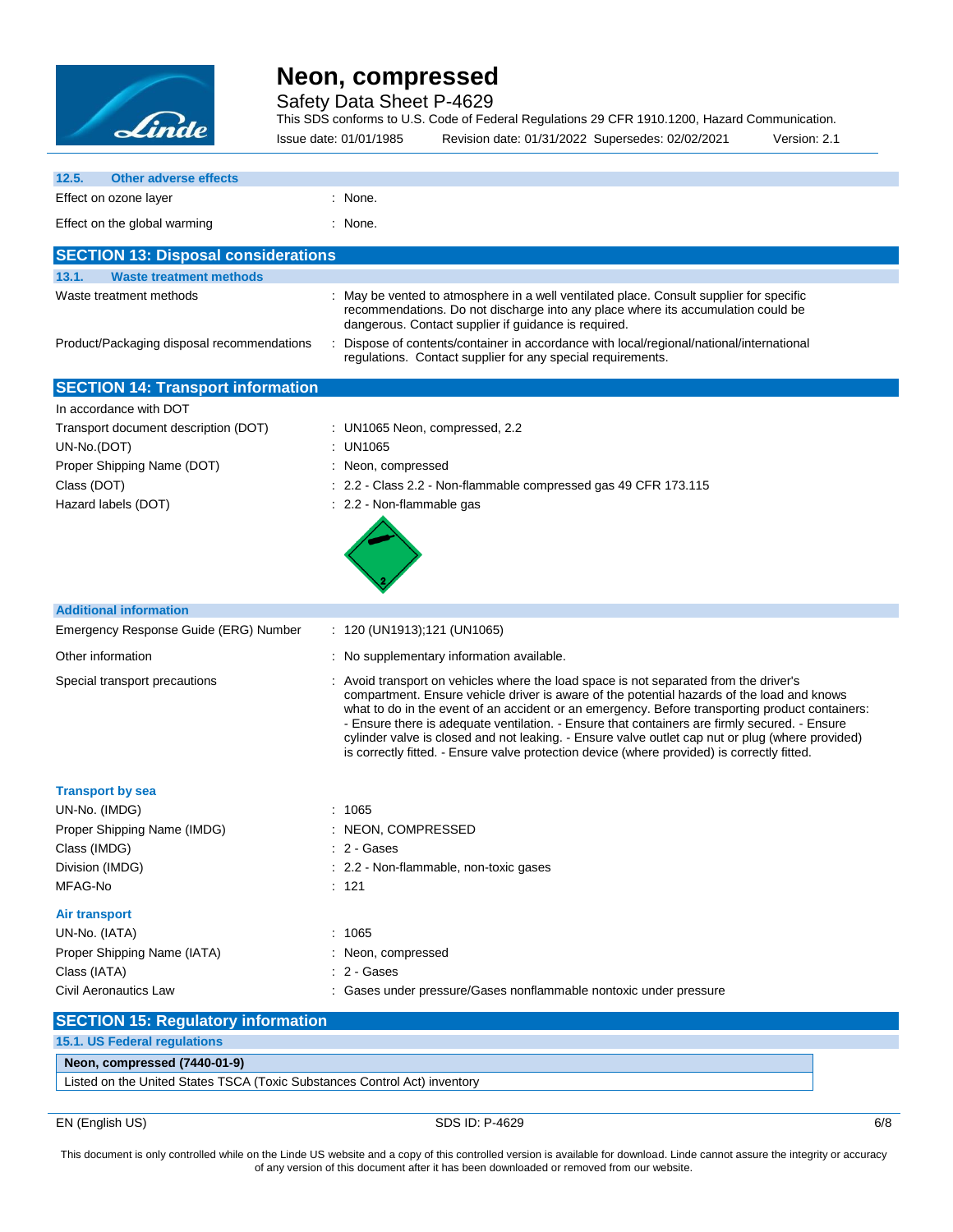

Safety Data Sheet P-4629

This SDS conforms to U.S. Code of Federal Regulations 29 CFR 1910.1200, Hazard Communication.

Issue date: 01/01/1985 Revision date: 01/31/2022 Supersedes: 02/02/2021 Version: 2.1

### **Neon, compressed (7440-01-9)**

All components of this product are listed on the Toxic Substances Control Act (TSCA) inventory.

### **15.2. International regulations CANADA**

**Neon, compressed (7440-01-9)**

Listed on the Canadian DSL (Domestic Substances List)

#### **EU-Regulations**

**Neon, compressed (7440-01-9)**

Listed on the EEC inventory EINECS (European Inventory of Existing Commercial Chemical Substances)

### **15.2.2. National regulations**

#### **Neon, compressed (7440-01-9)**

Listed introduction on Australian Industrial Chemicals Introduction Scheme (AICIS Inventory) Listed on IECSC (Inventory of Existing Chemical Substances Produced or Imported in China) Listed on KECL/KECI (Korean Existing Chemicals Inventory) Listed on NZIoC (New Zealand Inventory of Chemicals) Listed on PICCS (Philippines Inventory of Chemicals and Chemical Substances) Listed on INSQ (Mexican National Inventory of Chemical Substances) Listed on the TCSI (Taiwan Chemical Substance Inventory)

### **15.3. US State regulations**

| Neon, compressed(7440-01-9)                                            |                                                                                                                                                           |
|------------------------------------------------------------------------|-----------------------------------------------------------------------------------------------------------------------------------------------------------|
| U.S. - California - Proposition 65 - Carcinogens List                  | No                                                                                                                                                        |
| U.S. - California - Proposition 65 - Developmental<br>Toxicity         | No                                                                                                                                                        |
| U.S. - California - Proposition 65 - Reproductive<br>Toxicity - Female | No                                                                                                                                                        |
| U.S. - California - Proposition 65 - Reproductive<br>Toxicity - Male   | No                                                                                                                                                        |
| State or local regulations                                             | U.S. - Massachusetts - Right To Know List<br>U.S. - New Jersey - Right to Know Hazardous Substance List<br>U.S. - Pennsylvania - RTK (Right to Know) List |

California Proposition 65 - This product does not contain any substances known to the state of California to cause cancer, developmental and/or reproductive harm